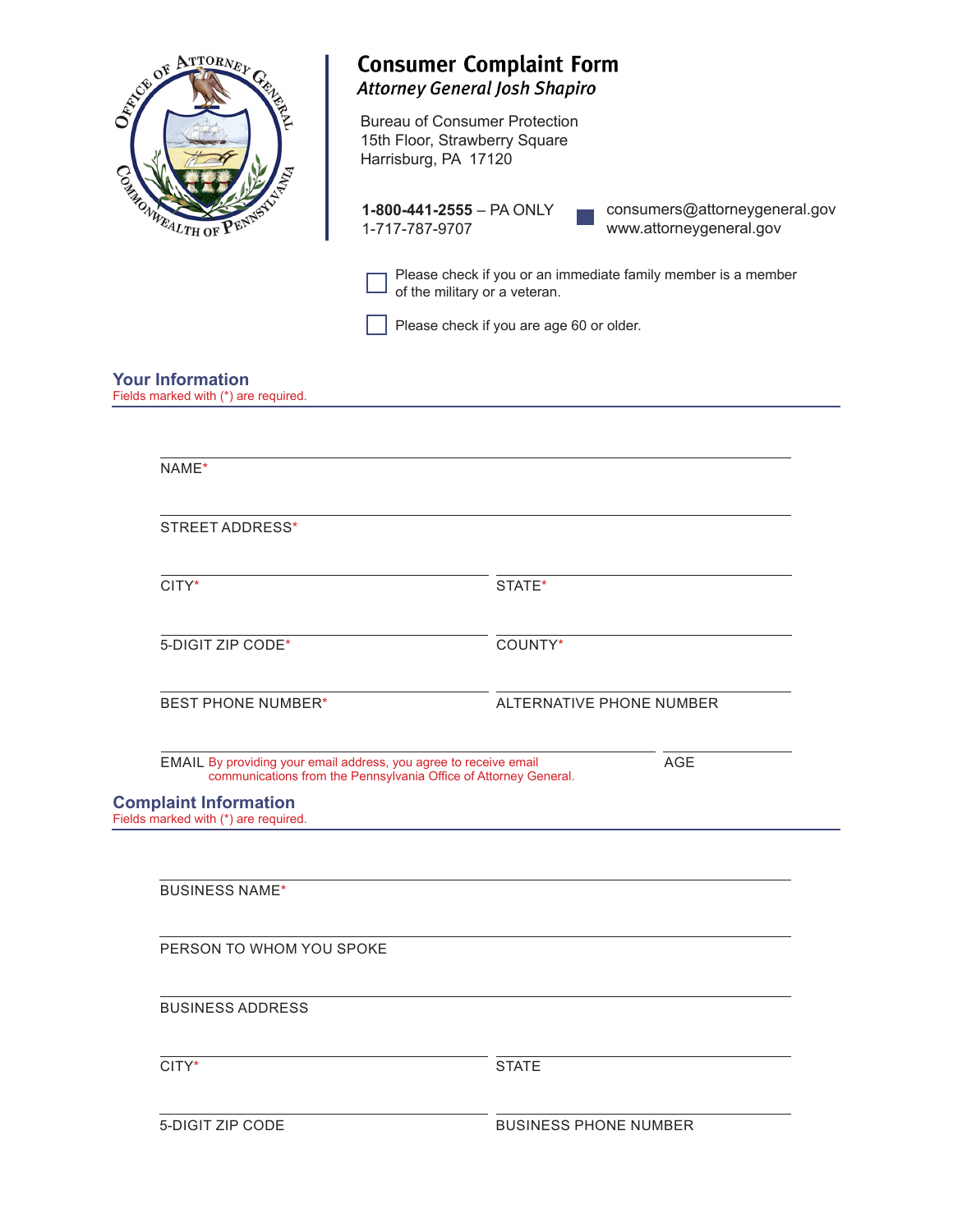| <b>PRODUCT OR SERVICE PURCHASED</b><br><b>DATE PURCHASED</b>                                                                                                                          | <b>PURCHASED PRICE</b>   |
|---------------------------------------------------------------------------------------------------------------------------------------------------------------------------------------|--------------------------|
| <b>FORM OF PAYMENT:</b>                                                                                                                                                               |                          |
| ATM/DEBIT CARD   PREPAID CARD<br>CREDIT CARD                                                                                                                                          | <b>OTHER</b>             |
| WHERE AND HOW DID YOU SIGN THE CONTRACT (IF APPLICABLE):                                                                                                                              |                          |
| HOME (PAPER CONTRACT)                                                                                                                                                                 | HOME (OVER THE PHONE)    |
| HOME (ELECTRONIC SIGNATURE<br><b>OTHER</b>                                                                                                                                            | <b>BUSINESS LOCATION</b> |
| WHERE AND HOW DID YOU SIGN THE CONTRACT?                                                                                                                                              |                          |
| PLEASE CHECK IF YOU ARE OR HAVE EVER BEEN INVOLVED IN A LEGAL ACTION<br><b>RELATED TO THIS COMPLAINT. IF SO, PLEASE SUMMARIZE IN TWO SENTENCES</b><br>THE RESULT OF THE LEGAL ACTION. |                          |

**PLEASE EXPLAIN YOUR COMPLAINT:** Try to be brief, but be sure to tell **WHAT** happened, **WHEN** it happened and WHERE it happened. Be specific about any oral statements the business made to you, **ESPECIALLY** those that influenced you to deal with the company, including how you heard about the company. Describe events in the order in which they happened.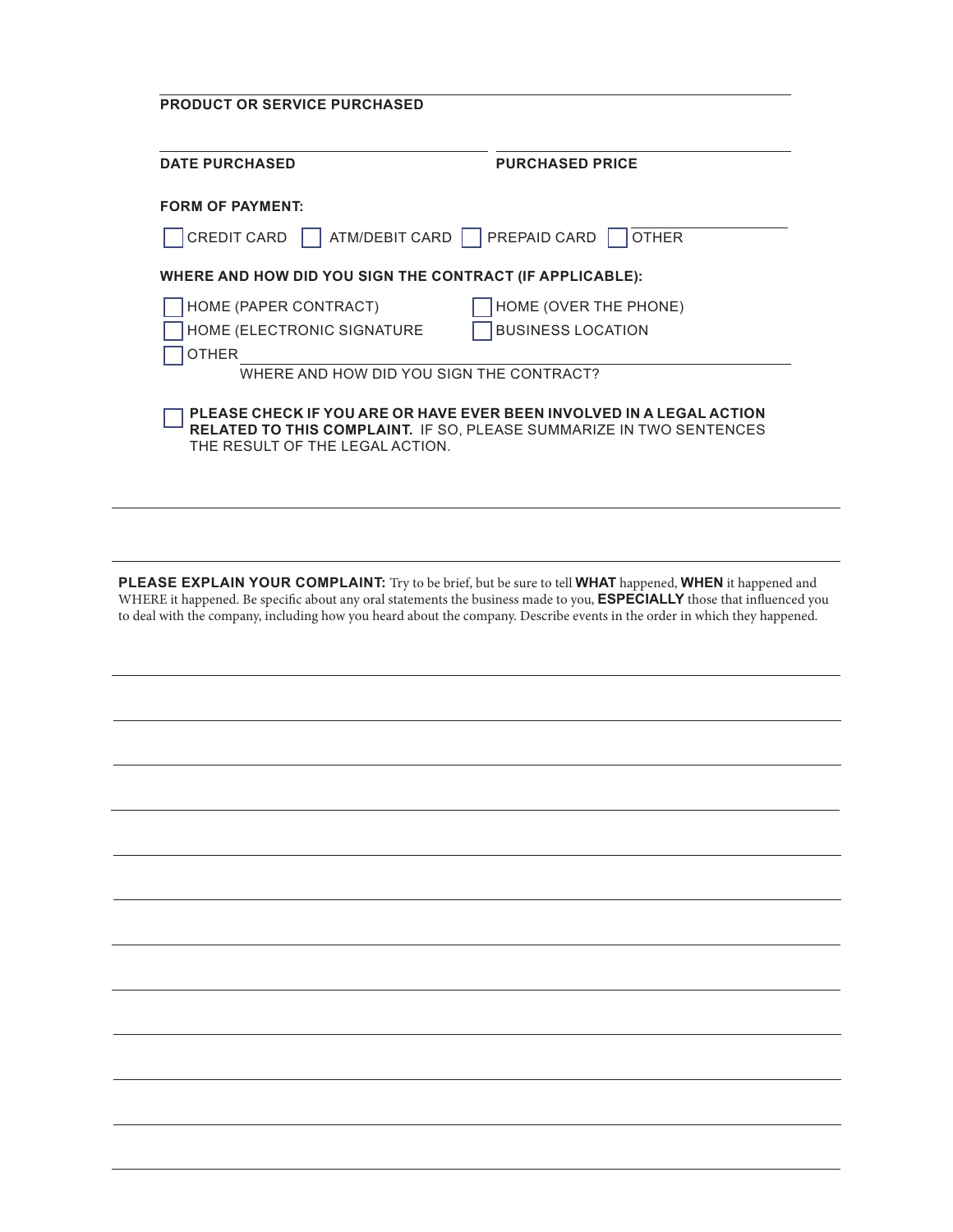| WHAT WOULD YOU LIKE THE BUSINESS TO DO TO RESOLVE YOUR COMPLAINT? |
|-------------------------------------------------------------------|
|-------------------------------------------------------------------|

| HAVE YOU CONTACTED OTHER AGENCIES? VES                           | <b>NO</b>                              |
|------------------------------------------------------------------|----------------------------------------|
| IF YES, AGENCIES CONTACTED AND ACTIONS THEY TOOK (IF KNOWN)      |                                        |
|                                                                  |                                        |
|                                                                  |                                        |
|                                                                  |                                        |
|                                                                  |                                        |
|                                                                  |                                        |
|                                                                  |                                        |
|                                                                  |                                        |
|                                                                  |                                        |
| <b>Optional Information</b><br><b>HOW DID YOU HEAR ABOUT US?</b> |                                        |
|                                                                  |                                        |
|                                                                  |                                        |
| <b>WHAT IS YOUR RACE OR ETHNICITY?</b>                           |                                        |
| HISPANIC/LATINO<br>WHITE (NOT HISPANIC/LATINO)                   | <b>ASIAN</b><br><b>NATIVE AMERICAN</b> |

## **PLEASE READ CAREFULLY**

The Attorney General cannot act as your private attorney. As a law enforcement agency, the primary function of the Office of Attorney General is to represent the public at large by enforcing laws prohibiting unfair or deceptive practices. The Attorney General, through the Bureau of Consumer Protection, provides a mediation service to consumers where an attempt may be made to mediate your individual consumer complaint if it falls within the jurisdiction of the office. Please be advised that the information you provide will be shared with the party against which you have filed a complaint. Additionally, your complaint may be shared with or referred to other governmental law enforcement or regulatory agencies. Your complaint will also be kept on file with our office and the information contained therein may be used to establish violations of Pennsylvania Law. Attached to this complaint form is an informational sheet which will help you in completion of the complaint form and also will explain in greater detail the mediation process. By signing below, I authorize the Bureau of Consumer Protection to contact the party(ies) against which I have filed a complaint in an effort to reach an amicable resolution. I further authorize the party(ies) against which I have filed a complaint to communicate with and provide information related to my complaint to the Bureau of Consumer Protection. I verify that I have read and understand the informational sheet about this process; and, that the information provided is true and correct to the best of my knowledge, information and belief.

YOUR SIGNATURE **DATE** 

**Please include copies of all documents regarding your problem. Be sure to send COPIES, not originals.**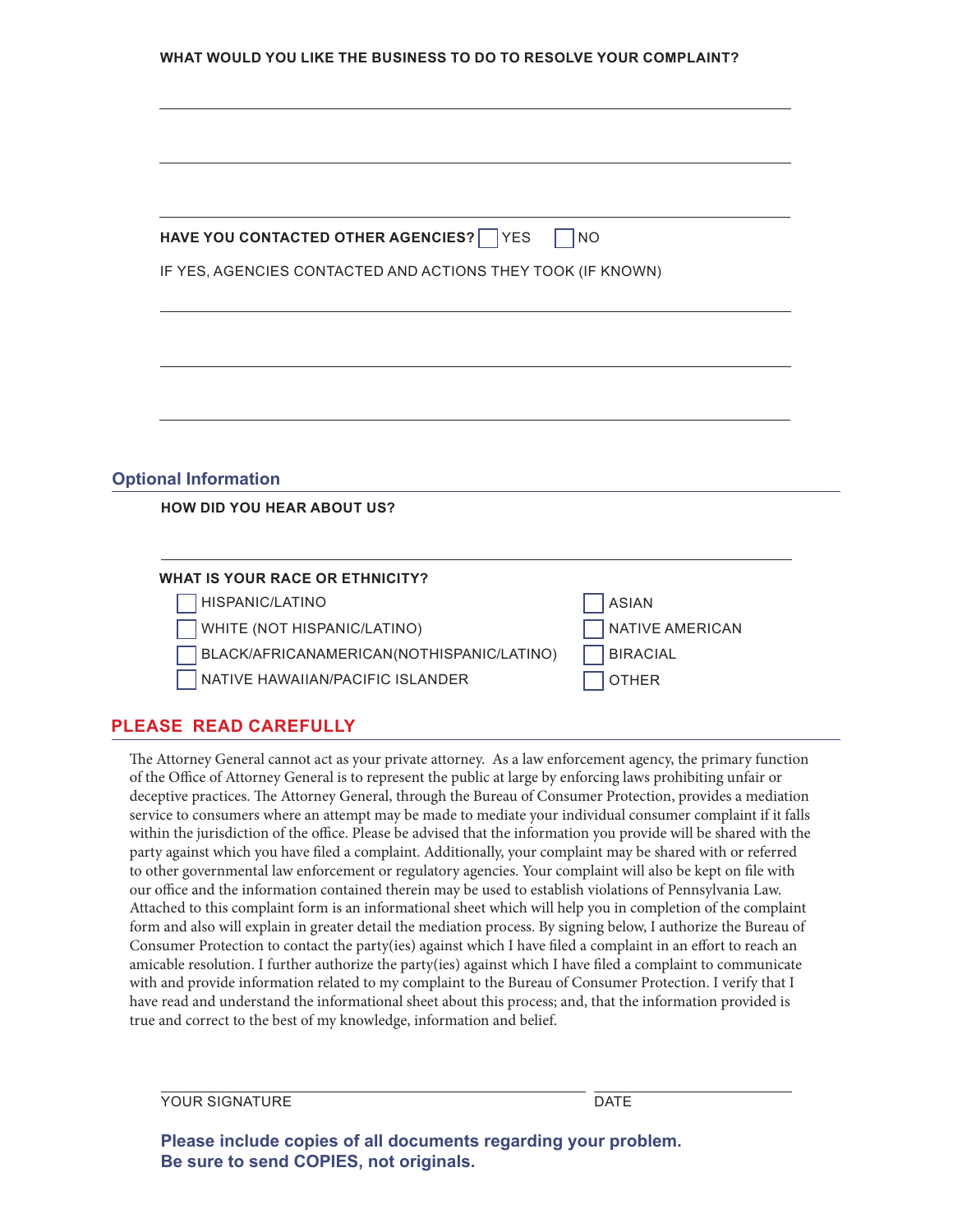

# **Consumer Complaint Form Attorney General Josh Shapiro**

Bureau of Consumer Protection 15th Floor, Strawberry Square Harrisburg, PA 17120

**1-800-441-2555** – PA ONLY 1-717-787-9707

consumers@attorneygeneral.gov www.attorneygeneral.gov

## **WHEN SHOULD YOU FILE A COMPLAINT**

If you are unable to resolve a problem with a business (see, "Problem-Solving Tips", below), you may wish to file a complaint with the Office of Attorney General, Bureau of Consumer Protection ("Bureau"). You can download a complaint form from our website at www.attorneygeneral.gov or you can call our toll-free number, 1.800.441.2555, to have a form mailed to you.

The Bureau provides a mediation service to consumers where an attempt may be made to mediate individual complaints which fall within the Bureau's jurisdiction. The information you provide will be used in an attempt to resolve your complaint and will be shared with the party(ies) against which the complaint is filed. Additionally, your complaint may be shared with or referred to other governmental law enforcement or regulatory agencies.

*NOTE: (1) Participation in the mediation process is voluntary and we cannot compel a business to cooperate; and (2) We cannot mediate a matter that is already or has been the subject of legal action.*

When we receive your completed complaint form, it will be reviewed by our staff and, depending on the nature of the complaint, one of the following courses of action may be taken.

We may refer your complaint to a local, state or federal agency, which has primary jurisdiction over the subject matter. If your complaint is referred to such an agency or organization, you will be notified by mail of its name and address, so you may follow up on your complaint.

If your complaint falls with the Bureau's jurisdiction, we may attempt to initiate our voluntary mediation process with the business, in which case you will receive a letter with your file number and the name of the agent who will handle the mediation. Please keep your file number for future reference when contacting this office.

*NOTE: Because of the volume of complaints the Bureau receives, it may take some time before we review and process your complaint. We ask for and appreciate your patience during this time.*

*NOTE: In order to document your complaint file and keep it up-to-date, we request communications from you and the business to be in writing.*

You will be notified by mail when we receive information regarding your case. TO HELP US HELP YOU, PLEASE REFRAIN FROM CALLING FOR "STATUS REPORTS."

If mediation efforts are not successful, you may be advised to seek relief either through a private attorney or through Magisterial District Court. The Bureau cannot provide you with private legal counsel or offer legal advice. The Bureau represents the public at large in its enforcement of the Unfair Trade Practices and Consumer Protection Law ("Consumer Protection Law"). The Consumer Protection Law does provide individual consumers with the ability to bring a private action, citing unfair and deceptive business practices.

### **PROBLEM-SOLVING TIPS**

It is helpful for you to try to resolve your own complaint before contacting the Bureau. However, if you have exhausted your efforts to resolve the problem without success, contact the Office of Attorney General promptly for assistance.

*NOTE: If your claim involves a dispute of charges placed on your credit card, or billing statement or if a merchant has promised to reverse or credit your charge card but has failed to do so, you must act quickly to preserve your right to challenge a charge. Under the Federal Fair Credit Billing Act, your credit card company must receive*